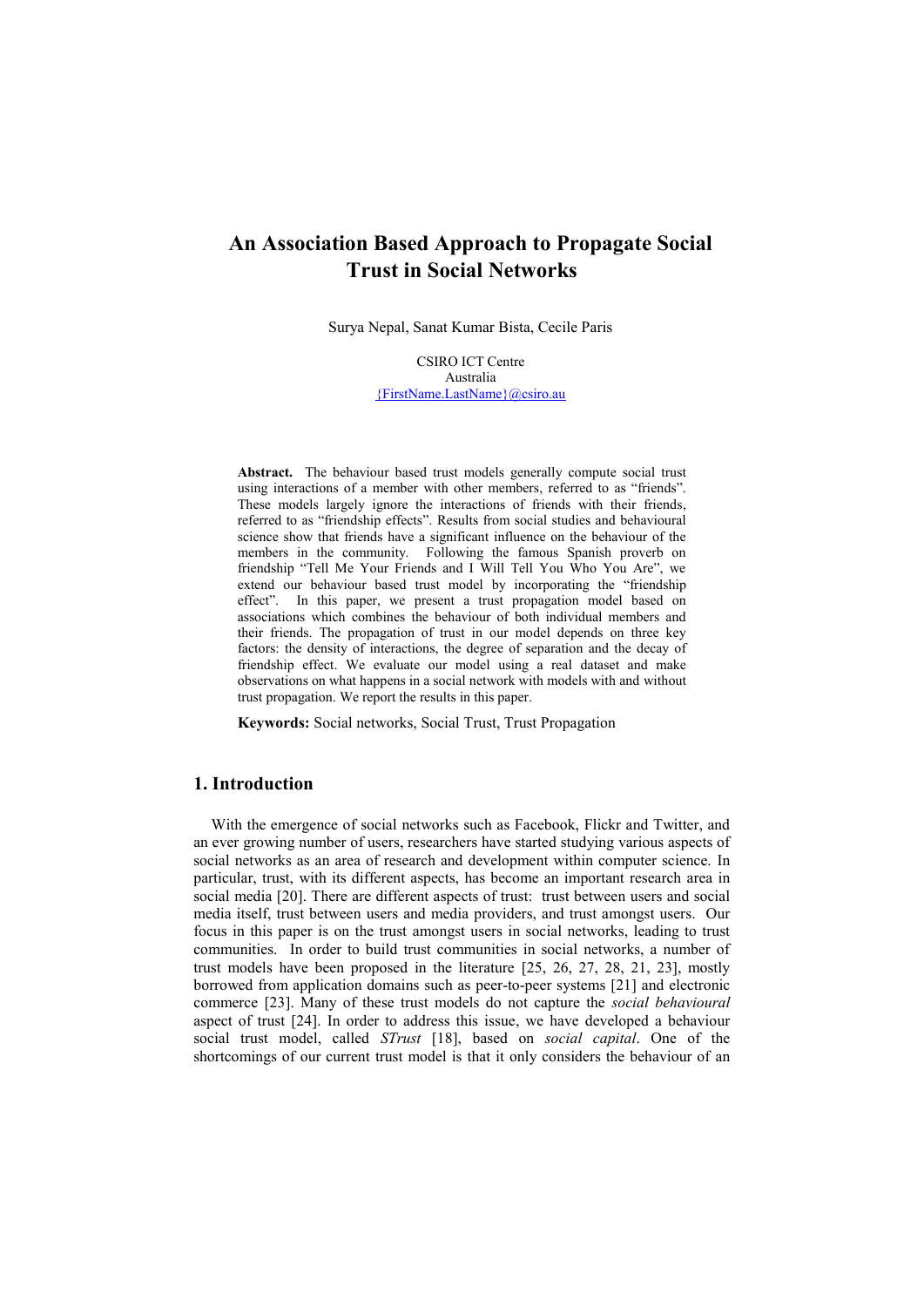individual member, i.e., the trust computation is localised. It does not consider the "friendship effects", i.e., the influence of friends and friends of friends.

The influence of friends on an individual's attitude, behaviour and decision has been studied in many fields from marketing [\[2\]](#page-10-0) to behavioural science [\[1\]](#page-10-1). The results of these studies indicated that friends shape an individual's behaviour in a direct fashion in any type of social environment. We referred to this influence as "*friendship effects*". Such influence has also been termed as bandwagon effect [\[3\]](#page-10-2), peer influence [\[4\]](#page-10-3), neighbourhood effect [\[5\]](#page-10-4), conformity [\[6\]](#page-10-5), and contagion [\[7\]](#page-10-6). Other terminologies used in literature to describe such influence are imitation, epidemics or herd behaviour. Therefore, it is important to consider friendship effects while computing the social trust based on behaviour. In order to achieve this, we need to devise a mechanism of propagating trust values based on the social trust of friends. This is what we present here.

The propagation of influence has been studied in computer science in different areas of research, such as networking [\[8\]](#page-10-7), peer-to-peer systems [\[9\]](#page-10-8), service computing [\[10\]](#page-10-9), hypertext [\[11\]](#page-10-10), wireless networks [11] and information retrieval [\[13\]](#page-11-9). In recent time, these approaches have been enhanced and applied to social networks. In particular, different types of machine learning approaches have been used to perform post analysis on the influence of friends on the behaviour of members in social networks [\[14,](#page-11-10) [15,](#page-11-11) [16,](#page-11-12) [17\]](#page-11-13). All these models follow physical phenomena in the real world, such as the spreading the infectious diseases or the diffusion of heat. The underlying assumption of these models is that, when trust propagates from a source node to a sink node (assuming that the source has a higher value than the sink), the trust value of the source node decreases, and that of the sink node increases. This is not true in the context of a behaviour based social trust model. Consider the following scenario: Bob is the most popular member in the network, and Mary is the least popular one. Bob interacting with Mary may increase the popularity of Mary (e.g., people might decide to start looking at Mary's posts/etc, if Bob does), but does not decrease Bob's popularity. The social trust propagation model should thus reflect this behaviour. We propose such a model here.

Our approach extends the behaviour based trust model (STrust) to include friendship effects by propagating the trust values from friends. STrust was developed with the aim of building trust communities. It considers two aspects of trust: *Popularity Trust* (PopTrust) and *Engagement Trust* (EngTrust). Popularity trust refers to the acceptance and approval of a member by others in the community, while engagement trust captures the involvement of someone in the community. Popularity trust can be seen to reflect the trustworthiness of a member in the community, while engagement trust reflects how much a member trusts other members in the community. Our model separates these trust values as they can be used to recommend different things and identify different roles (for example, leaders and mentors) in the community. However, the current model computes the social trust of a member by computing members' behaviour with their direct friends. The model does not consider the neighbourhood (or friendship) effects. To address this issue, ,this paper presents an association based trust propagation approach for behaviour based social trust models. The novelty of our extended model is that the trust propagation follows association rules deeply rooted in social networks, e.g., having less popular members following more popular members does not have any effect on the popularity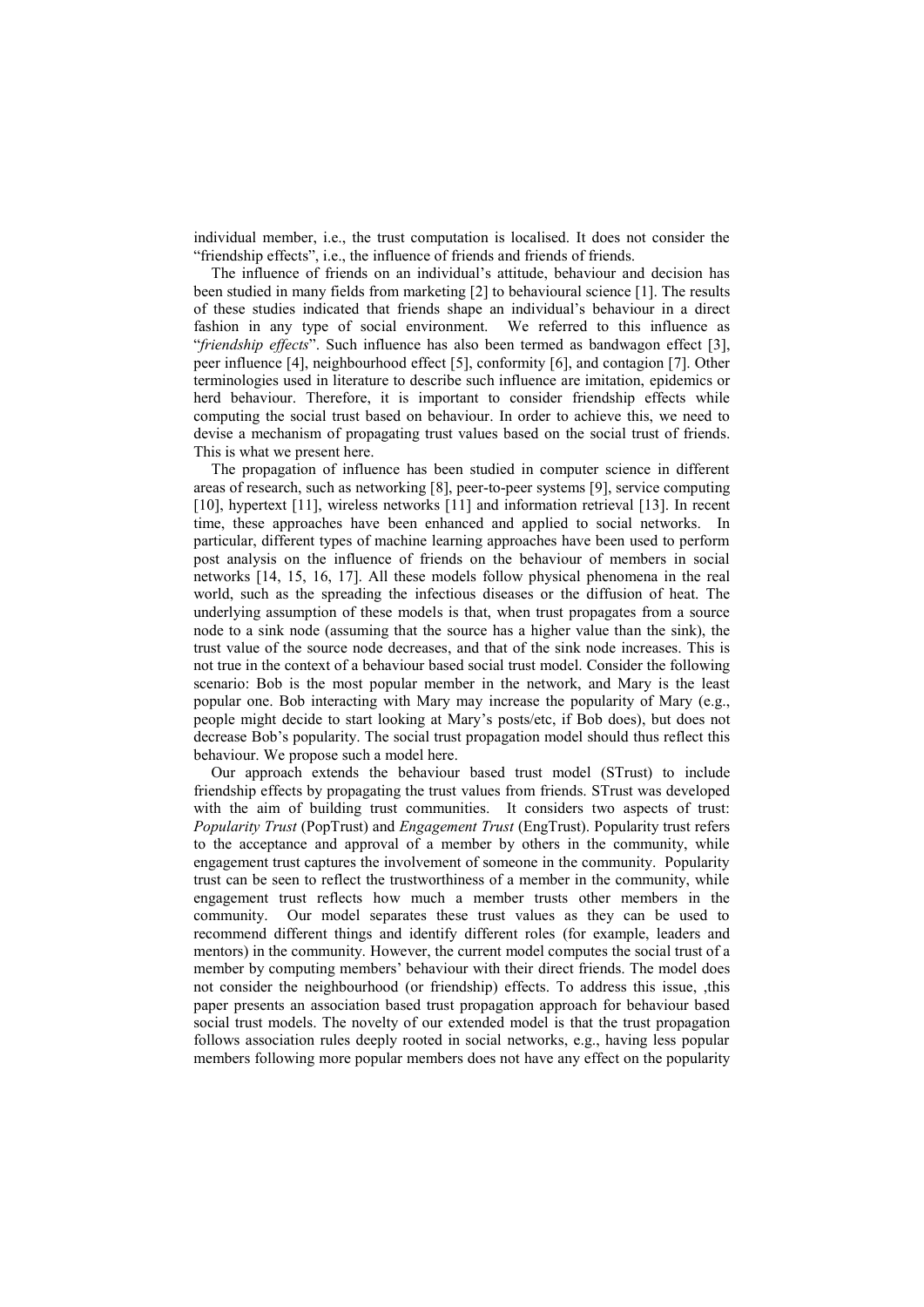of the popular members. We evaluate our proposed propagation model in a real data set and present our results.

The rest of the article is organised as follows. Section 2 motivates the trust propagation model using example scenarios, and Section 3 shows how it can be theoretically modelled. Section 4 presents the evaluation of the theoretical model, and some observations of its impact using a real social network. The final section draws some concluding remarks and discusses potential future work.

## **2. Motivation**

Why do we need to propagate the trust value in social networks? The aim of this section is to provide intuitive answers to this question, walking through a couple of examples. Intuitively, we believe that the popularity and engagement trust of a node in the networks depends not only to the density of interactions it has with its "friend" nodes, but also the interactions of friend nodes with their friends, in line with a famous proverb "Tell me what company thou keepst, and I'll tell thee what thou art" by Spanish novelist Miguel de Cervantes. In this context, a node is called "friend" of another node if there is an interaction between them, whether the nature of the interaction is positive or negative.



Figure 1: An example illustrating the need for propagation of popularity trust

Figure 1 shows an example network that is used to explain the motivation behind the need to propagate popularity trust. The network has five nodes (or members): Alice, Bob, John, Mary and Simon. John has 8, 3 and 2 positive interactions with Bob, Alice and Simon respectively. Alice has 5 positive interactions with Bob, and Bob has 2 positive interactions with Mary. We calculated the popularity trust of the nodes using the social trust model in [\[18\]](#page-11-8) (Equation 2 in Section 3 below). Figure 1 (a) shows the popularity trust values for four nodes. Bob is the most popular member in the network with popularity trust value 0.68, and John is the least popular member with value 0.5 (the default/bootstrapping value, in our scenario). The popularity trust value of Bob is calculated using his popularity based interactions (see the direction of arrow in the figure) with Alice and John. Similarly, Mary's popularity trust (0.56) is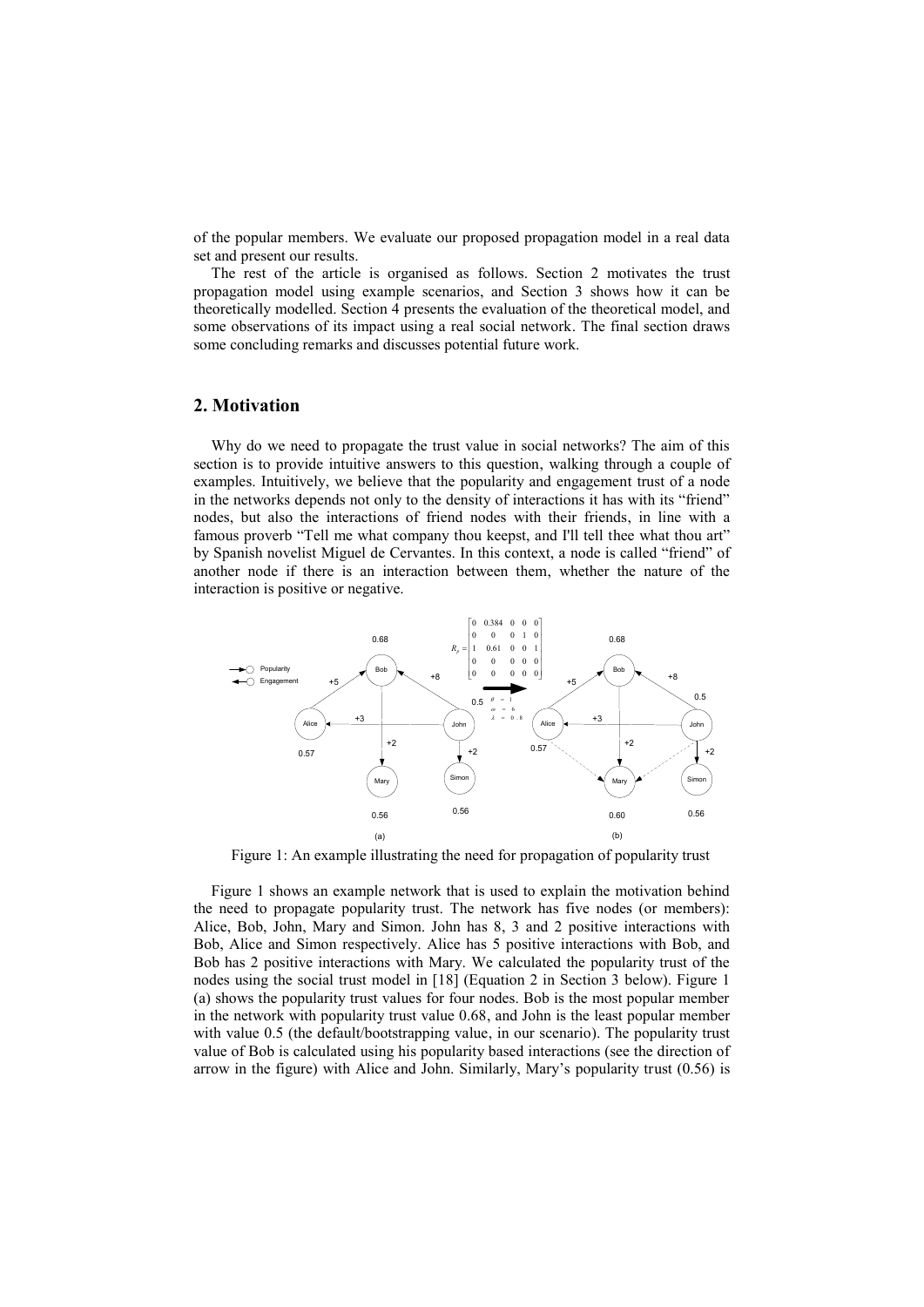calculated solely based on her interactions with Bob. Simon's trust value is equal to that of Mary, as both of them have a similar number of friends and interactions. A drawback of this model is that it does not consider the popularity of the friend nodes. In fact, Mary should have higher popularity trust value than Simon, as Mary has a popularity interaction with the most popular member Bob and Simon with the least popular member John. However, this is not captured by the trust model calculated based on direct interactions. In order to address this problem, we have to look beyond direct interactions. Indirect interactions can be captured through the popularity values of immediate friend nodes. We extend our model accordingly. Figure 1(b) shows the result of the application of the extended trust propagation model (Equation 9 in Section 3 below) for the example scenario in Figure 1 (a). As expected, after propagation of trust, Mary's trust value is increased to 0.60, whereas Simon's trust vale remains the same. Another interpretation of this is that, if Alice and John follow Bob, and Bob follows Mary, it is likely that Alice and John will follow Mary in future (as shown by dotted lines in Figure 1(b)).



Figure 2: An example illustrating the need for propagation of engagement trust

We have just described the logic behind the propagation of popularity trust value through an example. Next we describe the intuition behind the propagation of engagement trust, using the example given in Figure 2. In this example, there are four members: Peter, Katy, Bret and Ginger. Figure 2(a) shows the number of positive interactions between them, with the engagement trust values (calculated using Equation 3 in Section 3). Ginger is the most highly engaged member with engagement trust value 0.74, whereas Peter and Bret are the least engaged members with trust value 0.60. Ginger and Katy are engaged with Peter, and Peter has lower engagement value than both of them. Peter is engaged with Bret, but Bret has lower engagement than Peter. However, Bret is engaged with Katy who has higher engagement value than Bret. Intuitively, Bret should have higher engagement trust value than Peter, as Bret is engaged with the most highly engaged members in the network. Another interpretation is that, if Bret is engaged with the most highly engaged members in the network, it is likely that Bret will engage with other members in future, as shown by the dotted lines in Figure 2(b). It is important to note that the engagement trust works in an opposite way to the popularity trust in terms of following the arrow, as it is based on the source nodes rather than the sink nodes. We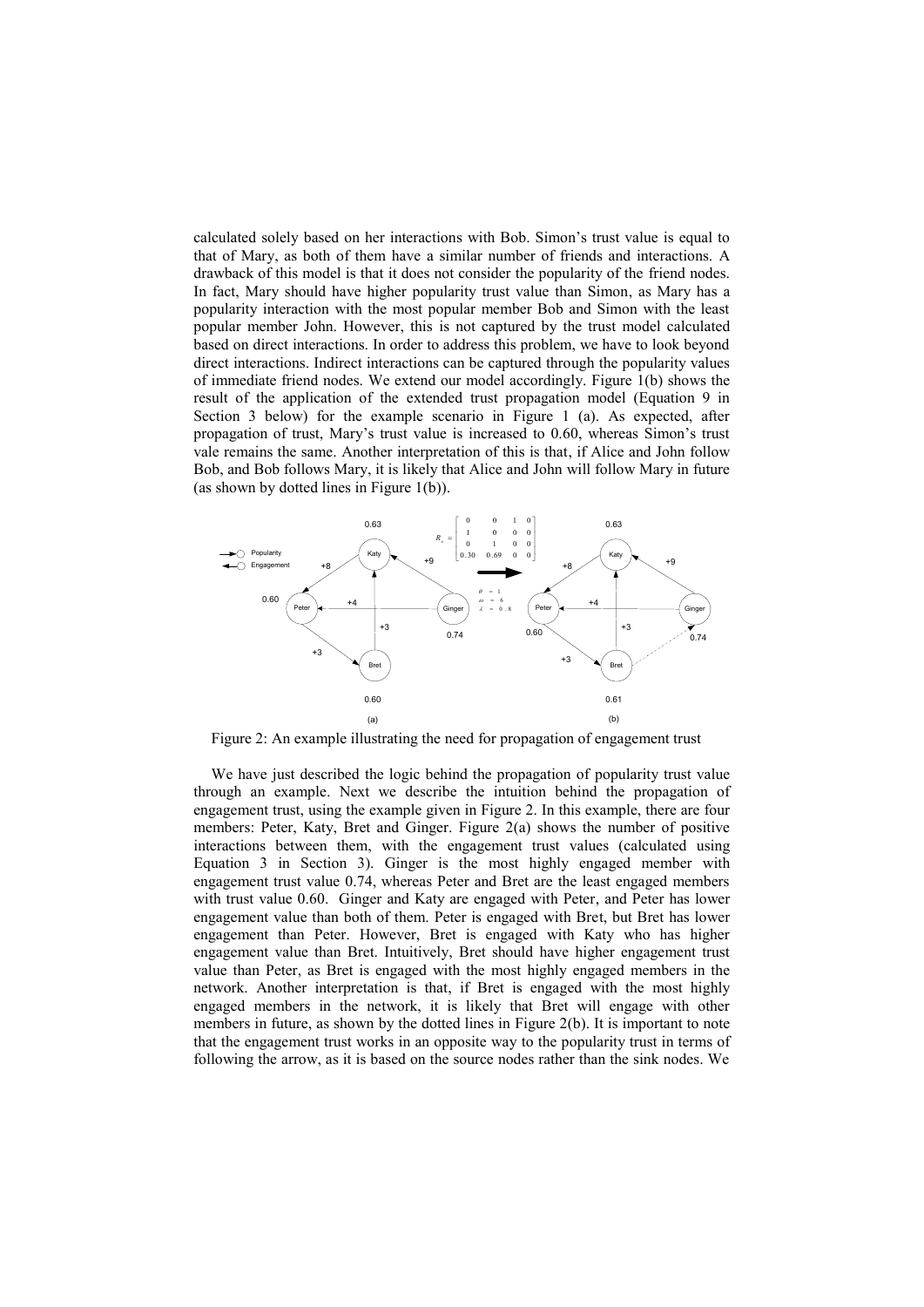apply the trust propagation model proposed in Section 3 (Equation 9), and the result is shown in Figure 2(b).

## **3. Social Trust Propagation Model**

This section first briefly reviews *STrust*, our social trust model presented in [\[18\]](#page-11-8). We then propose an association based approach to propagate social trust in social networks to implement the behaviour described in Section 2.

### **3.1 STrust: Social Trust Model**

Let *U* be the set representing the number of members in the community. The social trust (STrust) of an individual member  $u_i \in U$  in the community is given by.

## $STrust(u_i) = \alpha PopTrust(u_i) + (1 - \alpha) EngTrust(u_i)$  (1)

where *PopTrust* and *EngTrust* refer to the popularity and engagement trust of an individual member in the community, and  $\alpha$  represents the value of a weight in the range of 0 to 1. The popularity trust (*PopTrust*) of a member  $u_i \in U$  is calculated as:

$$
PopTrust(u_i) = \frac{\sum_{j=1}^{|M|-1} \frac{|PT_j^+|+1}{|PT_j^+|+|PT_j^-|+2}}{|M|-1}
$$
 (2)

where  $|PT_{ij}^+|$  and  $|PT_{ij}^-|$  is the total number of positive and negative popularity interactions a member  $u_i \in U$  has with the member  $u_j \in U$ , and M is the total number of members in the community. Referring to Figure 1,  $|PT_{ij}^+| = 8$  between John and Bob. Similarly, the popularity trust of Mary using Equation 2 is 0.56. Similarly, the engagement trust is calculated as:

$$
Eng Trust(u_i) = \frac{\sum_{j=1}^{|M|-1} \frac{|ET_j^+|+1|}{|ET_{ij}^+|+|ET_{ij}^-|+2}}{|M|-1}
$$
(3)

where  $|ET_j^+|$  and  $|ET_j^-|$  is the total number of positive and negative engagement interactions a member  $u_i \in U$  has with the member  $u_j \in U$ . Referring to Figure 2,  $|ET^+_{ij}| = 9$  between Ginger and Katy, and the engagement trust of Ginger is 0.74 using Equation 3. We refer readers to [\[18\]](#page-11-8) for further details.

#### **3.2 Association Based Trust Propagation Model**

The model describe above does not consider the nature of friends and their influence. Yet, as explained in Section 2, a highly popular node should have an influence on the popularity of the node with which it has interacted, by association.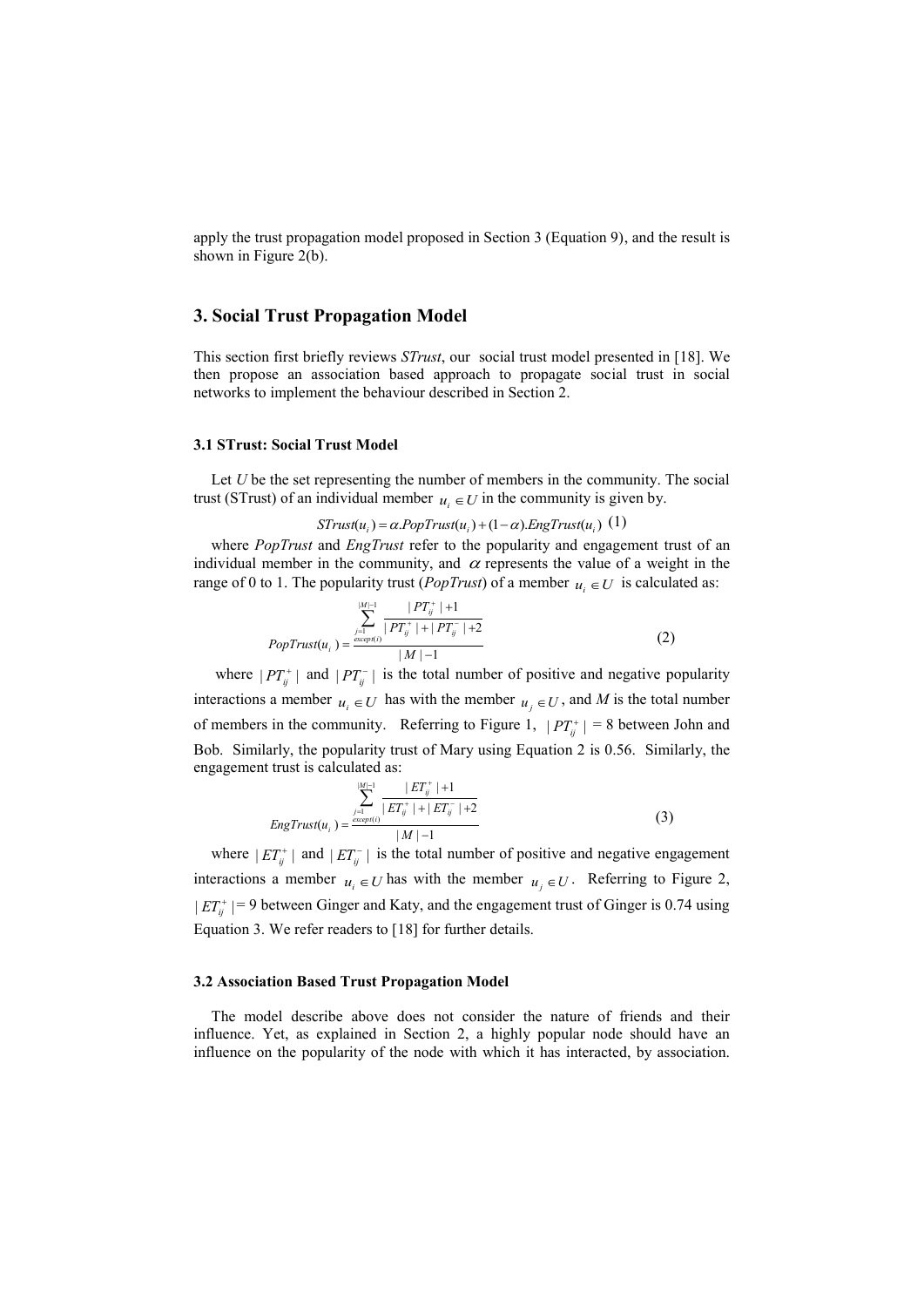Nodes with the same level of interactions, but with highly popular friends should have higher popularity trust than those with not so popular friends. Therefore, the model should consider the propagation of trust in the networks. In order to address this problem, the model needs to be modified to incorporate the effect of friends (the friendship effects). In the following, we extent the model and propose an association based trust propagation model. Our model considers three factors: the density of interactions, the degree of separation and the decay of influence. The density of interactions is used to calculate the localised popularity and engagement trust, as described in Section 3.1. We also use the density of interactions to calculate the rate of propagation from a member to other members. The basic idea is that the more interactions you have with your friend, the more influential your friend becomes on your behaviour. In a nutshell, the rate of propagation represents the friendship effects. The second factor is the degree of separation. The degree of separation is how far trust can be propagated in a network. If we choose the value based on the small world problem, the value of the maximum degree of separation would be six. The friendship effect decays with the degree of separation. That is, a propagation of trust to a member from friends will be higher than friends of friends. We next define the social trust propagation model considering all these three factors.

Not all friends interact at the same rate. Some friends have positive interactions, and some have negative interactions. Similarly, some friends have higher number of interactions, and some have fewer interactions. In order to propagate the popularity trust of the friends to a node, we need to consider the rate of propagation. We calculate the rate of propagation using the following popularity and engagement interaction values: positive popularity interactions between friends ( *PTij* ), negative popularity interactions between friends  $(PT_{ij}^-)$ , positive engagement interactions between friends ( $ET_{ij}^+$ ) and negative engagement interactions between friends ( $ET_{ij}^-$ ).

Let  $R_p$  and  $R_e$  be the rate of propagation matrix for popularity and engagement trust, respectively. The matrix is normalised in such a way that the sum of the column of  $R_p$  is equal to 1, and the sum of the row of  $R_e$  is equal to 1. Figure 1 and 2 showed the matrices associated with the examples.

The popularity propagation rate (an element in  $R_p$ ) by association is defined as follows:

$$
\gamma_{ji}^{p} = \begin{cases}\n0 & \text{if} & i = j \\
0 & \text{if} & \sum_{k=1, k \neq i}^{M-1} PT_{ik}^{+} + PT_{ki}^{-} = 0 \\
\frac{PT_{ji}^{+} + PT_{ji}^{-}}{\left|\sum_{k=1, k \neq i}^{M-1} PT_{ki}^{+} + PT_{ki}^{-}} & \text{otherwise}\n\end{cases}
$$
(4)

Similarly, the engagement propagation rate (an element in  $R_e$ ) by association is defined as follows: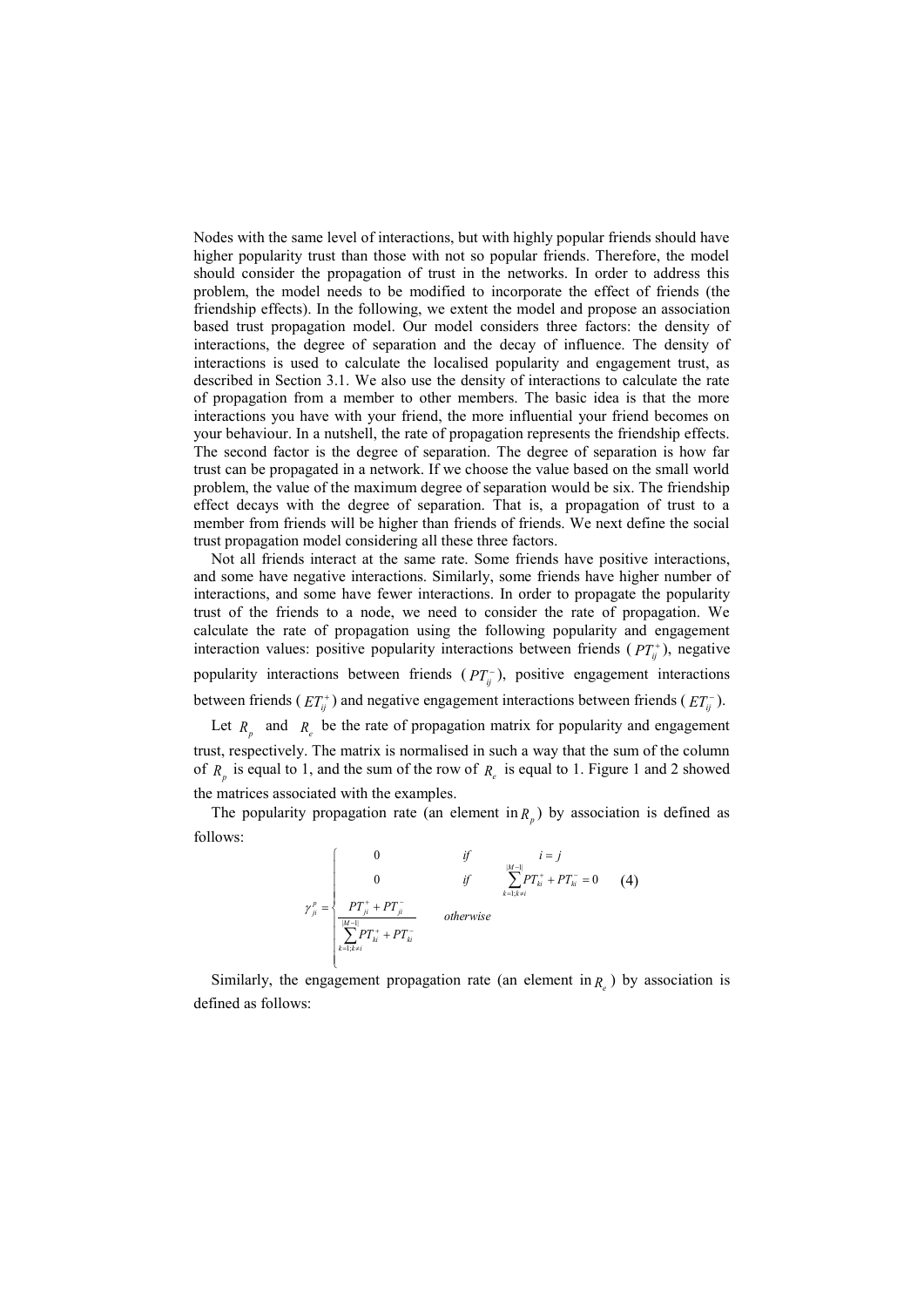$$
\gamma_{ij}^{e} = \begin{cases}\n0 & \text{if} & i = j \\
0 & \text{if} & \sum_{k=1; k \neq i}^{M-1} ET_{ik}^{+} + ET_{ik}^{-} = 0 \\
\frac{ET_{ij}^{+} + ET_{ij}^{-}}{\sum_{k=1; k \neq i}^{M-1} ET_{ik}^{+} + PT_{ik}^{-}} & \text{otherwise}\n\end{cases}
$$
\n(5)

The degree of separation is an important aspect of trust propagation. For example, if we consider the propagation by one "hop" (from John to Bob in Figure 1), we are just considering the immediate friend nodes (with one degree of separation). While propagating the trust value, it is important to consider how far we would like to propagate the trust values. Let  $\omega$  represent the degree of separation to be considered.

Let  $PT^0$  and  $ET^0$  be the vectors representing the initial popularity and engagement

trust calculated using Equations (2) and (3) (see Figures 1 (a) and  $2(a)$ ). They represent the localised trust values for the members. The trust value considering 1 degree of separation is then calculated as:

$$
PT^{1} = \begin{cases} PT^{0} & \text{if} \qquad ||PT^{0}R_{p} - PT^{0}|| < 0\\ PT^{0} + PT^{0}R_{p} & \text{otherwise} \end{cases}
$$
 (6)

It can be generalised for  $\theta$  degree of separation as follows:

$$
PT^{\theta} = \begin{cases} PT^{\theta-1} & \text{if } ||PT^{\theta-1}R_p - PT^{\theta-1}|| < 0 \text{ (7)} \\ PT^{\theta-1} + PT^{\theta-1}R_p & \text{otherwise} \end{cases}
$$
\nSimilarly,

\n
$$
ET^{\theta} = \begin{cases} ET^{\theta-1} & \text{if } ||T^{\theta-1}R_e^T - ET^{\theta-1}|| < 0 \\ ET^{\theta-1} + ET^{\theta-1}R_e^T & \text{otherwise} \end{cases}
$$
\n(8)

Where  $R_e^T$  is the transformation of the matrix  $R_e$ .

The value  $(PT^{\theta-1}R_p - PT^{\theta-1})$  represents the popularity gain due to association. If there is no gain in the popularity, the popularity remains the same. However, the gain in popularity depends on the degree of separation. This means if the nodes are separated by higher degree of separation, the propagation will be decreased proportionally. By incorporating the decay factors, we define our social trust model at  $\theta$  degree of separation as follows:

$$
PT^{\theta} = \begin{cases} PT^{\theta-1} & \text{if } ||PT^{\theta-1}R_p - PT^{\theta-1}|| < 0 \\ PT^{\theta-1} + PT^{\theta-1}R_p \lambda^{(\omega-\theta)} & \text{otherwise} \end{cases}
$$
(9)  

$$
ET^{\theta} = \begin{cases} ET^{\theta-1} & \text{if } ||ET^{\theta-1}R_p - ET^{\theta-1}|| < 0 \\ ET^{\theta-1} + ET^{\theta-1}R_e^T \lambda^{(\omega-\theta)} & \text{otherwise} \end{cases}
$$

where  $\lambda$  is the decay factor,  $\omega$  the total degree of separation considered. Figure 1(b) and 2 (b) show the result of applying equation 9 where  $\lambda = 0.8$ ,  $\omega = 6$  and  $\theta$  $=1$ .

The social trust value after considering  $\theta$  degree of separation is given by

$$
STrust^{\theta} = \alpha.PT^{\theta} + (1 - \alpha)ET^{\theta}
$$
\n(10)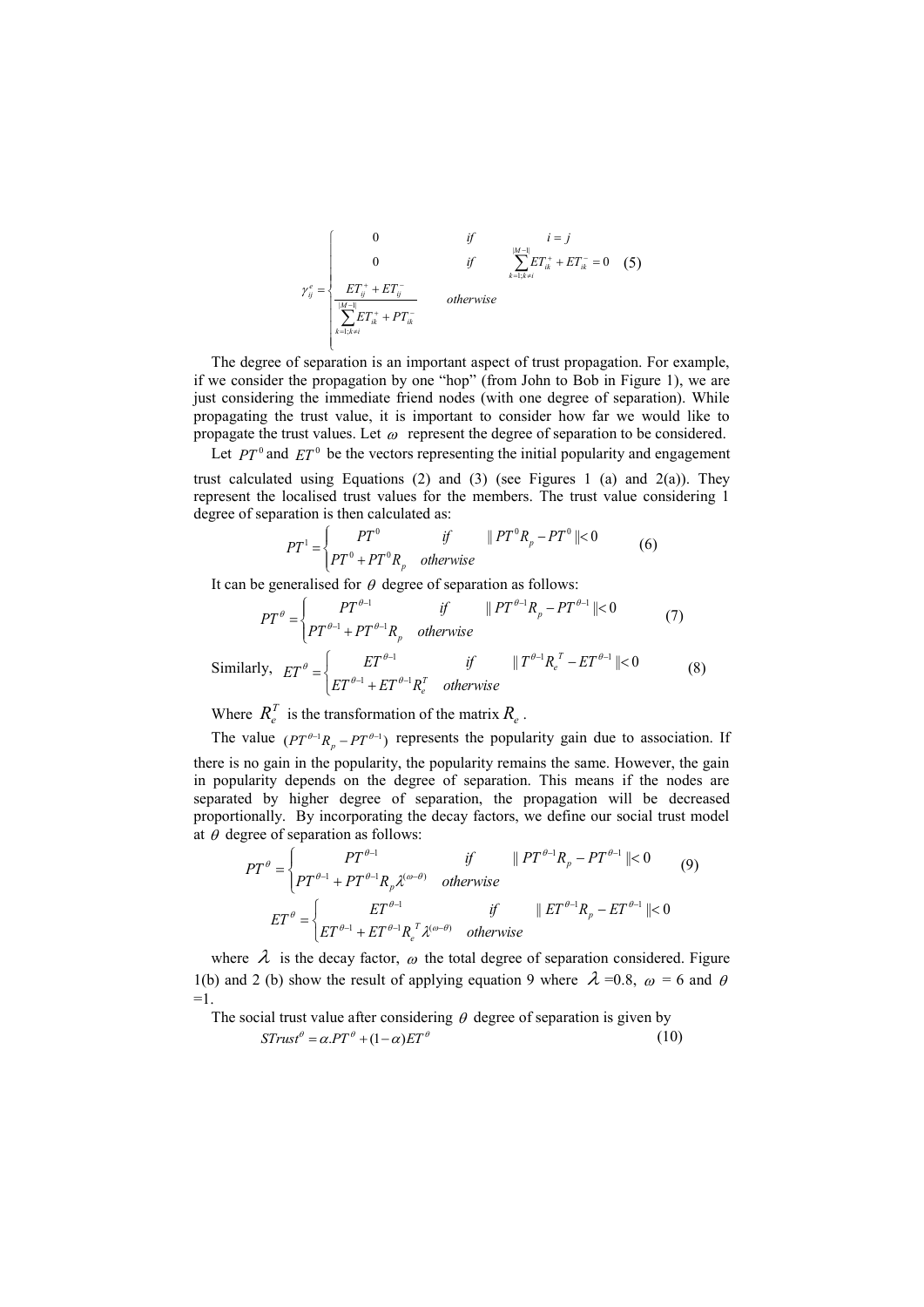Where  $STrust^{\theta} = \alpha.PT^{\theta} + (1-\alpha)ET^{\theta}$  is the vector representing the social trust of each member in the networks after considering association up to  $\theta$  degree of separation.

## **4. Evaluation**

We evaluate the propagation model presented above using a real dataset representing the exchange of messages between university students over a facebooklike social network. We first look at whether we have achieved behaviour we wanted to model. We then look at the impact of propagating the popularity trust.

The data for our evaluation was obtained from the web( [http://toreopsahl.com/datasets\)](http://toreopsahl.com/datasets) and was also used to study network analysis of online community in [29] and network clustering in [30]. The network consists of 1899 nodes exchanging a total of 59835 messages through 20296 unique interactions between them. Size of the network and density of interaction between the members makes this network suitable for our study to observe propagation of trust. The primary objective of this evaluation is to study the impact of trust propagation on nodes along various degree of separation between them. We calculate the popularity trust of nodes by considering the propagation of trust from other nodes and analyse the change in popularity trust of the nodes that are connected to the popular nodes. The evaluation result suggests the effectiveness of our model in propagating trust in a Social Network setting.



Figure 3: Growth of Average Popularity Trust along the Degree of Separation

The association based propagation model presented in section 3.2 assumes that the popularity of nodes in a network increases as trust propagates through the nodes. To observe this, an average of Popularity Trust of the whole network is computed and the trend observed. Figure 3 presents the growth in average popularity trust of the community when we consider higher degree of separation in the network. We also look at an individual node and find that its popularity trust value always increases.

We next study how the popularity trust of some individual nodes changes when we consider propagation of trust from other nodes to which they are connected. We evaluate the popularity trust of each node in the network for six degrees of separation using Equation 7 in section 3.2. Finally, we pick some specific node to observe: the top five nodes (in terms of popularity trust) at degree of separation one, and the top five at degree of separation six. Table 1 presents the rank of nodes and the changes in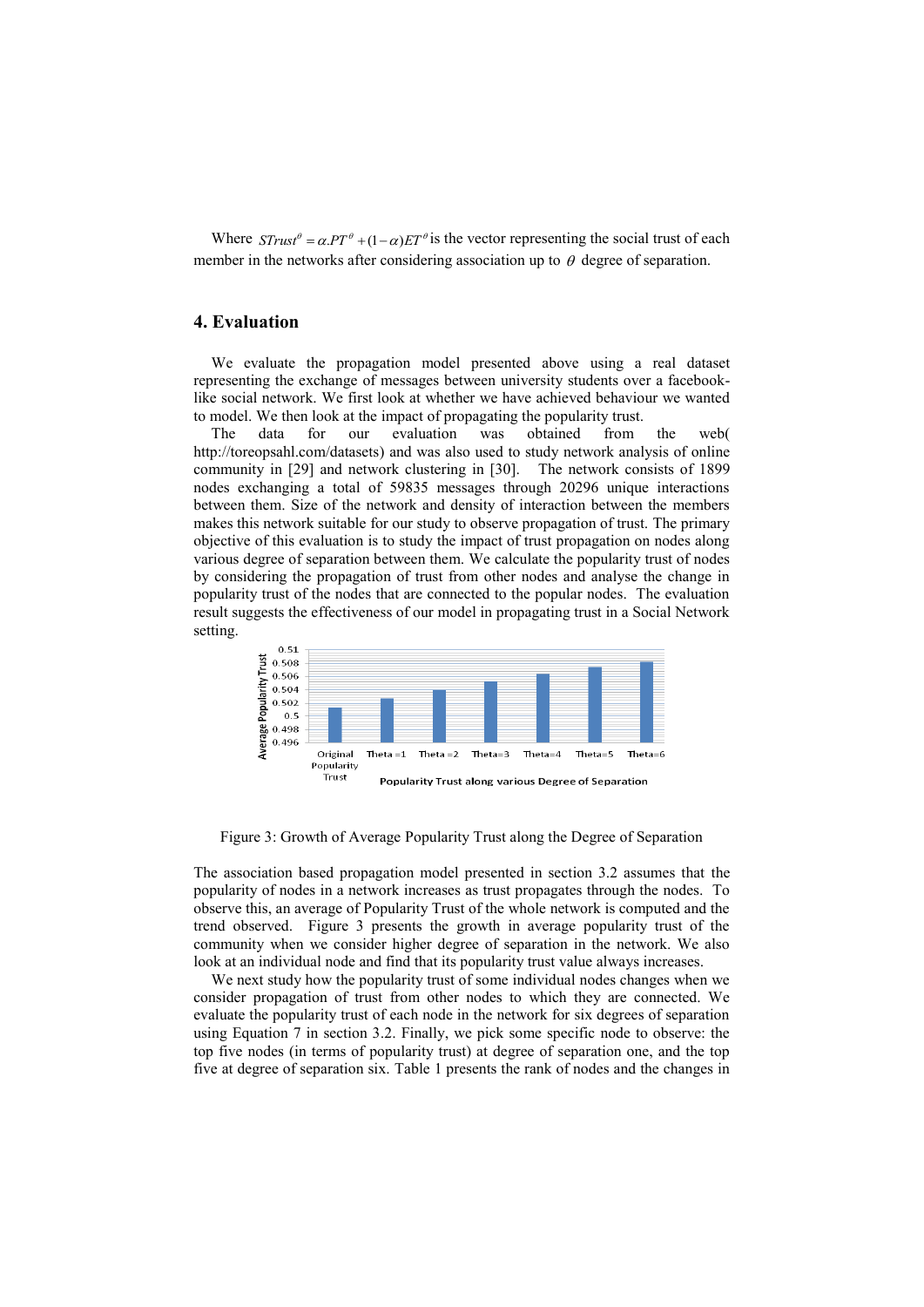| <b>Node</b> | Original             | <b>Position</b> | <b>Position</b> | <b>Position</b> | <b>Position</b> | <b>Position</b> | <b>Position</b> |
|-------------|----------------------|-----------------|-----------------|-----------------|-----------------|-----------------|-----------------|
|             | PopTrust<br>position | at $\Theta$ =1  | at $\Theta$ =2  | at $\Theta$ =3  | at $\Theta$ =4  | at $\Theta = 5$ | at $\Theta$ =6  |
| 32          | 1                    | 1               | 1               | $\mathbf{1}$    | 1               | $\mathbf{1}$    | 1               |
| 76          | 822                  | 1139            | 28              | 5               | 2               | 2               | $\overline{2}$  |
| 129         | 896                  | 1411            | 36              | 9               | 6               | 6               | 3               |
| 1495        | 1721                 | 1699            | 45              | 13              | 9               | 9               | 5               |
| 1680        | 1235                 | 1648            | 41              | 12              | 8               | 8               | 5               |
| 372         | $\overline{2}$       | $\overline{2}$  | $\overline{2}$  | $\overline{2}$  | 11              | 12              | 13              |
| 103         | 3                    | 3               | 3               | 3               | 12              | 15              | 15              |
| 598         | 4                    | 4               | 4               | 4               | 13              | 16              | 17              |
| 42          | 5                    | 5               | 5               | 11              | 16              | 18              | 33              |

position occurred with the impact of propagation through the degree of separation between them.

Table 1. Changes in position of nodes along the degree of separation

Table 1 provides insights into how the propagation improves the popularity of nodes in the network. In general, the node positions have changed significantly with the increase in the degree of separation. The most popular node in the network is 32, and its position does not change, as no other nodes can get a value higher due to the constraint in Equation 7. Figure 4 presents interaction views of node 32 with one and two degree of separations. It is clearly seen that the density of interactions with node 32 is high in one degree of separation, and it further increases rapidly when nodes separated by two degrees are also considered. Node 32 has 958 interactions with a 318 unique nodes when looking at first degree of separation, and it reaches to 6987 interactions with 1935 unique nodes at the second degree of separation.



Figure 4 One Degree View (left) and Two Degree View (right) of node 32

Node 76 is one of the nodes whose popularity trust changed significantly when propagation was considered. It climbs up to the second position with six degree of separation as compared to its  $1139<sup>th</sup>$  position at the first degree of separation. Figure 5 (a) presents an interaction view with one degree of separation for node 76. It has a few incoming and outgoing connections at the beginning. Interestingly, when two degree of separation is considered, the network becomes significantly denser due to the friendship effect (i.e. due connection of its friend nodes to some highly popular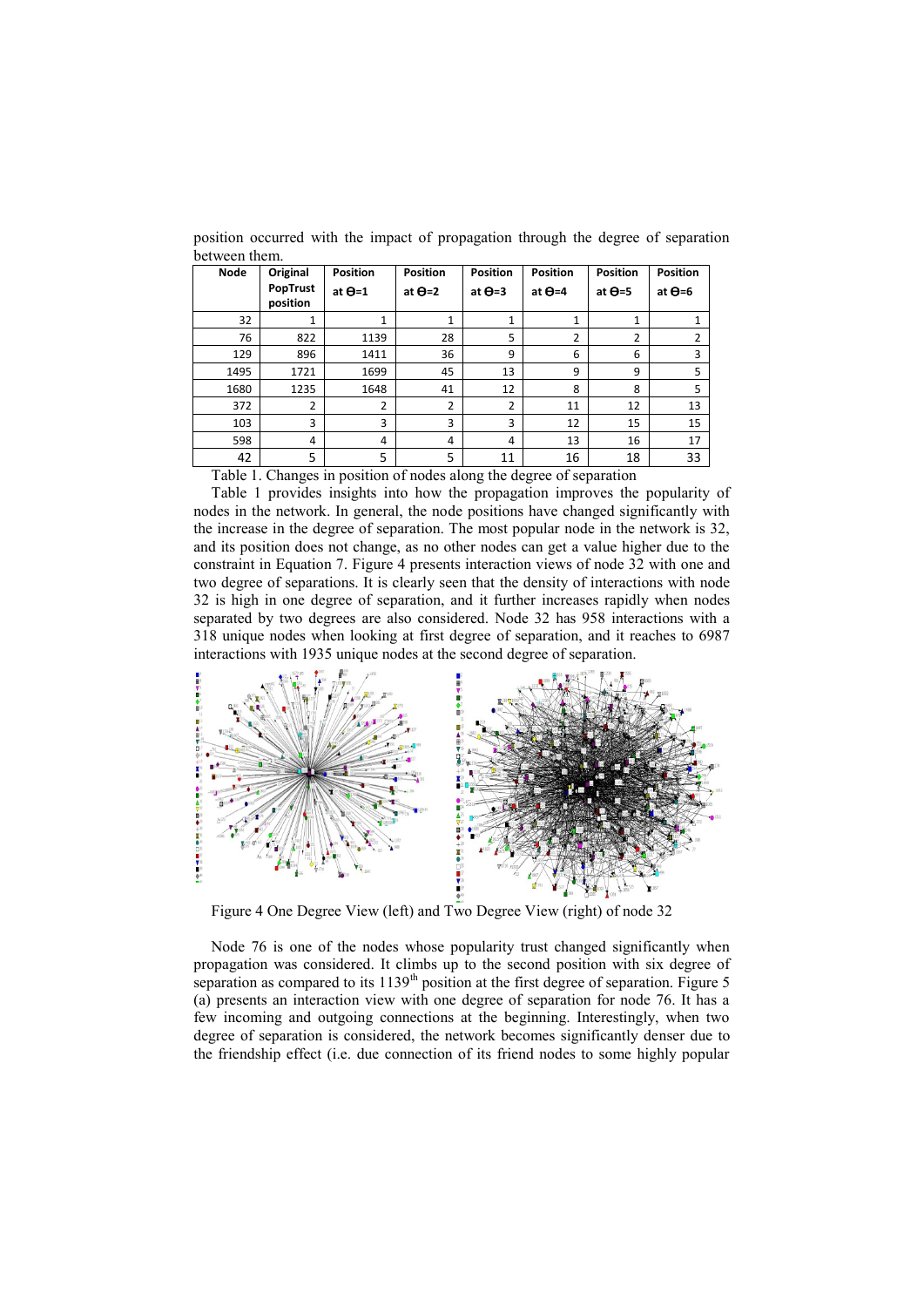nodes) as shown in Figure 5 (b). We can see that it is connected with node 32 (the most popular node in the network) through nodes 400 and 9, and they are connected to other nodes connected to 76. This means by three degree of separation most nodes connected to 76 are transmitting the value from 32. This can be seen in Table 1 with the change in position of 76 from 1139<sup>th</sup> position at first degree of separation to  $2<sup>nd</sup>$ position at six degrees of separation. This clearly shows that our model is propagating trust along the connected nodes as desired.



Figure 5 a. One Degree View (left) b. Two Degree View (right) of node 76

We have also gained some insights into how our proposed trust propagation model works. The trust propagation model follows the small world phenomenon. That is everyone is connected. In the data set we analysed, node 76 reaches the popularity value of 32 with five degree of separation. Node 76 is also a good example of showing the friendship effect. Node 76 is not directly connected with 32, but most of 76's friends and their friends are connected with 32. Therefore, 76 gets value closer to 32 faster than other nodes directly connected to 32. This is due to the friendship effect described in Section 2. That is, in future, 76 is likely to have a high number of interactions with 32. It is also observed that after certain degree of separation, a cluster starts to form around the most popular node in the network. This feature could be further exploited to extract trust communities within a social network. It is also seen that if there exists a loop, it helps to reach the popularity value of the most popular node faster (the rate depends on the degree of separation in the loop).

## **5. Discussions and Future Work**

We described an association based trust propagation model for social networks where trust is evaluated based on the behaviour of the members. The model considers three factors while propagating trust: the density of interaction between members, the degree of separation and the decay of friendship effect due to the distance between the members in the network. We presented an initial evaluation of the model using a real dataset and found that "*friendship effects*" does exist in real networks and our model can capture the effects following the intuition (i.e., a person followed by a popular person may likely to have more follower). Our evaluation at the moment is limited to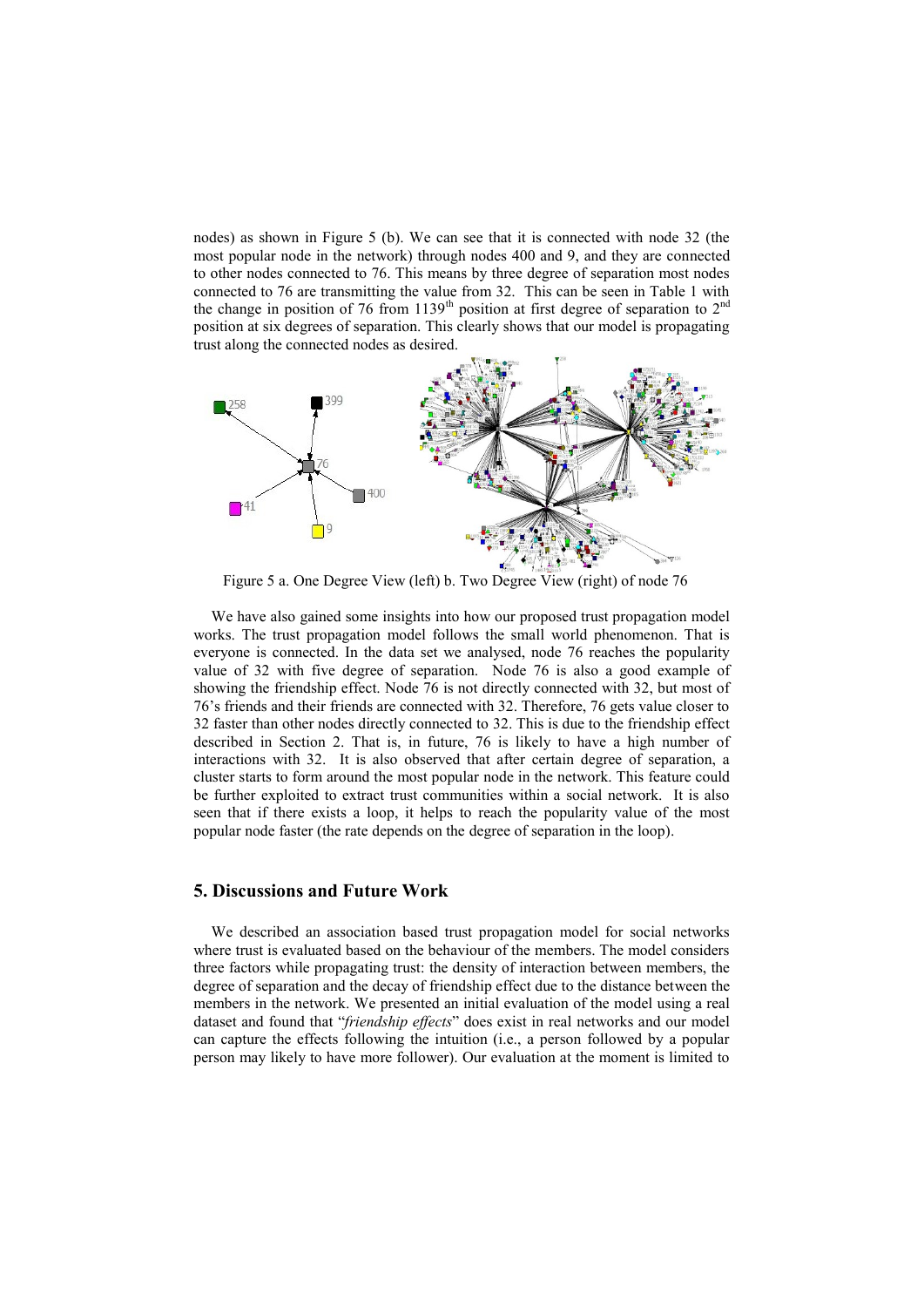analysing only the popularity based propagation of trust. Further insights are likely to be gained if we also consider the propagation of engagement and observe its impact on the overall social trust of nodes in the network, which we will do in our future work. In addition, the current evaluation only considers positive interactions. In future, we intend to evaluate the model on a dataset where there are a significant number of negative interactions to study the effect of negative interactions on the propagated trust. We also propose to study the effect of propagation on passive nodes (nodes that do not have popularity interactions with any other nodes, e.g., forum posts, articles, etc.). In addition, we plan to analyse the model further from the point of view of building trust communities and obtaining sustainable communities. Finally, we will be applying our model to an online community which we have designed to support a specific group of users, and we will study the effect of trust and the trust model in that community.

## **References**

- <span id="page-10-1"></span>1. Berndt, T. J., & Murphy, L. M. (2002). Influences of friends and friendships: Myths, truths, and research recommendations. *Advances in Child Development and Behavior, 30*, 275-310.
- <span id="page-10-0"></span>2. R. Gitelson, D. Kerstetter. The influence of friends and relatives in travel decisionmaking Journal of Travel and Tourism Marketing, 3 (3) (1994), pp. 59–68
- <span id="page-10-2"></span>3. Leibenstein, Harvey (1950), "Bandwagon, snob, and veblen effects in the theory of consumers' demand," Quarterly Journal of Economics, 64 (2), 183-207.
- <span id="page-10-3"></span>4. Manski, Charles F. (2000), "Economic analysis of social interactions," Journal of EconomicPerspectives, 14 (3), 115-136.
- <span id="page-10-4"></span>5. Bell, David R. and Sanyoung Song (2007), "Neighborhood effects and trial on the internet: evidence from online grocery retailing," Quantitative Marketing and Economics, 5 (4), 361-400.
- <span id="page-10-5"></span>6. Bernheim, Douglas B. (1994), "A theory of conformity," Journal of Political Economy, 102 (5), 841-877.
- <span id="page-10-6"></span>7. Argo, Jennifer J., Darren W. Dahl and Andrea C. Morales (2008), "Positive consumer contagion: responses to attractive others in a retail context," Journal of Marketing Research, 45 (6), 690-701.
- <span id="page-10-7"></span>8. Abdelmajid Khelil, Christian Becker, Jing Tian, and Kurt Rothermel. 2002. An epidemic model for information diffusion in MANETs. In Proceedings of the 5th ACM international workshop on Modeling analysis and simulation of wireless and mobile systems (MSWiM '02). ACM, New York, NY, USA, 54-60.
- <span id="page-10-8"></span>9. R. Guha, Ravi Kumar, Prabhakar Raghavan, and Andrew Tomkins. 2004. Propagation of trust and distrust. In Proceedings of the 13th international conference on World Wide Web (WWW '04). ACM, New York, NY, USA, 403-412.
- <span id="page-10-9"></span>10. Surya Nepal, [Zaki Malik,](http://www.informatik.uni-trier.de/~ley/db/indices/a-tree/m/Malik:Zaki.html) [Athman Bouguettaya:](http://www.informatik.uni-trier.de/~ley/db/indices/a-tree/b/Bouguettaya:Athman.html) Reputation Propagation in Composite Services. [ICWS 2009:](http://www.informatik.uni-trier.de/~ley/db/conf/icws/icws2009.html#NepalMB09) 295-302
- <span id="page-10-10"></span>11. Chris Ding, Xiaofeng He, Parry Husbands, Hongyuan Zha, and Horst D. Simon. 2002. PageRank, HITS and a unified framework for link analysis. In Proceedings of the 25th annual international ACM SIGIR conference on Research and development in information retrieval (SIGIR '02). ACM, New York, NY, USA, 353-354.
- 12. Haiguang Chen, Huafeng Wu, Xiu Cao, and Chuanshan Gao. 2007. Trust Propagation and Aggregation in Wireless Sensor Networks. In Proceedings of the